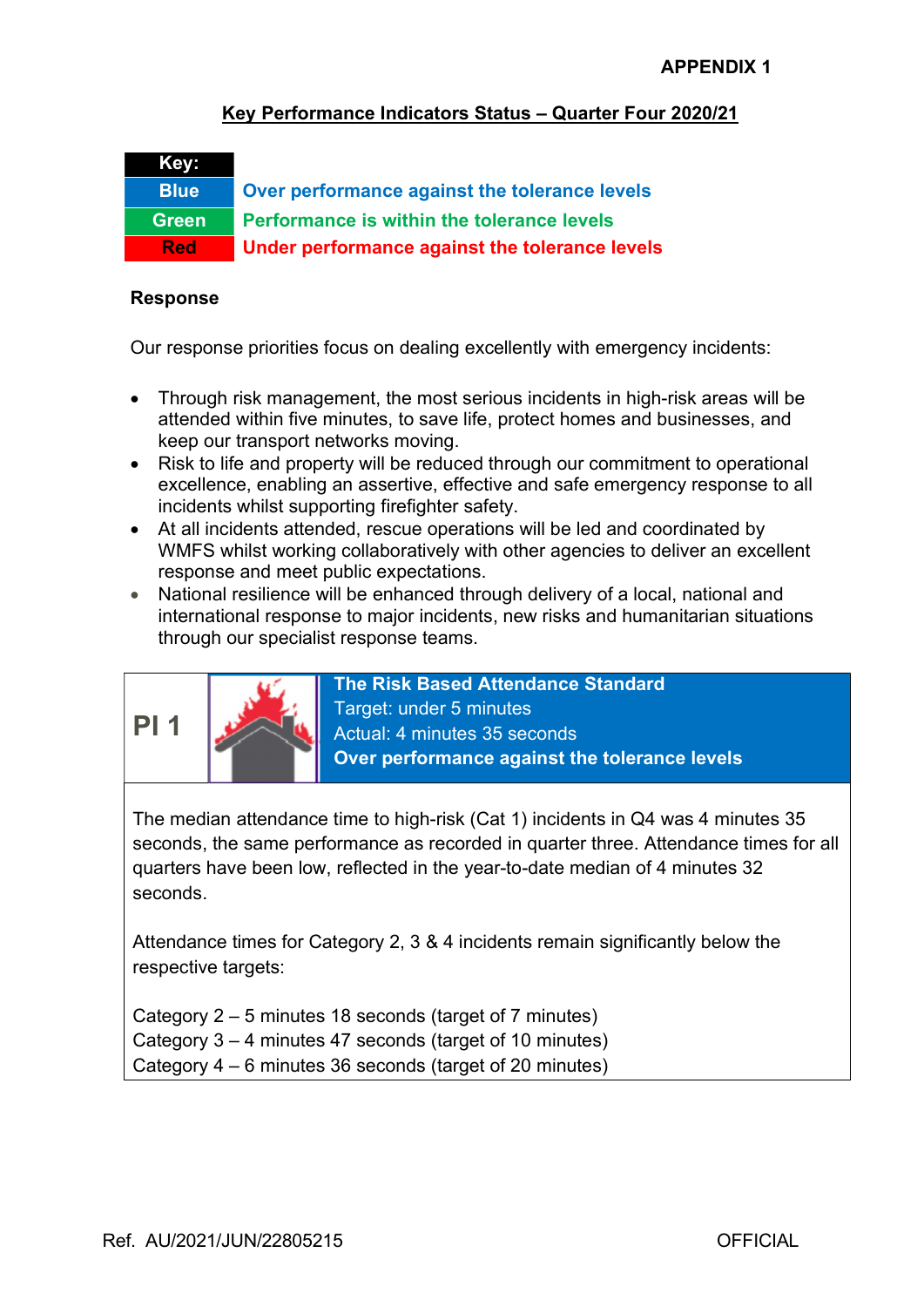### Prevention

Our prevention priorities focus on making safer, healthier communities:

- The number of people killed or seriously injured by fire-related incidents will reduce as we focus, with our partners, on reducing the risks faced by the most vulnerable people in our communities.
- The safety, health and well-being of the most vulnerable people in our communities will improve by targeting 'radical prevention' interventions that are directly linked to vulnerability from fire.
- Arson-related incidents will fall, supporting safer and stronger communities, as a result of our partnership working.
- Fewer people will be killed or seriously injured on West Midlands roads, and we will keep our transport networks moving, as we work with the West Midlands Combined Authority and other organisations to develop and deliver interventions that support the West Midlands Regional Road Safety Strategy.





The number of accidental dwelling fires Target YTD: 1613 (1532 – 1645) Actual to date: 1607 Performance is within the tolerance levels

At the 2020/21-year end, a total of 1,607 accidental dwelling fires were recorded across WMFS against a target of 1,613 and equates to being 0.4% under target for the year. Whilst the number of Accidental Dwelling Fires (ADF) recorded during the 2020/21 year was marginally higher than the 1,600 recorded during 2019/20, this figure still represents the third lowest number of ADF incidents since 1998/99. Overall, performance during Q1 and Q2 were slightly above the target levels but was offset by stronger performance during the second half of the year, particularly Q3 when ADF's were 9.5% below target.

- Black Country North finished the year having recorded 281 ADF incidents which is 10.6% below the target of 314. This end of year figure was lower than both the 2019/20 year-end and the 3-year average. Apart from May, August and September 2020, the Command was otherwise below target for each month of the 2020/21 year. Drilling down to borough level, Both Walsall and Wolverhampton were below target for the year, recording totals of 127 and 154 ADF's respectively.
- Black Country South finished the year having recorded 308 ADF incidents which is 7.4% below the target of 333. This end of year figure was lower than both the 2019/20 year-end and the 3-year average. Drilling down to borough level, whilst Dudley was below target having recorded 129 ADF incidents, Sandwell was above target and tolerance having recorded 179 ADF incidents.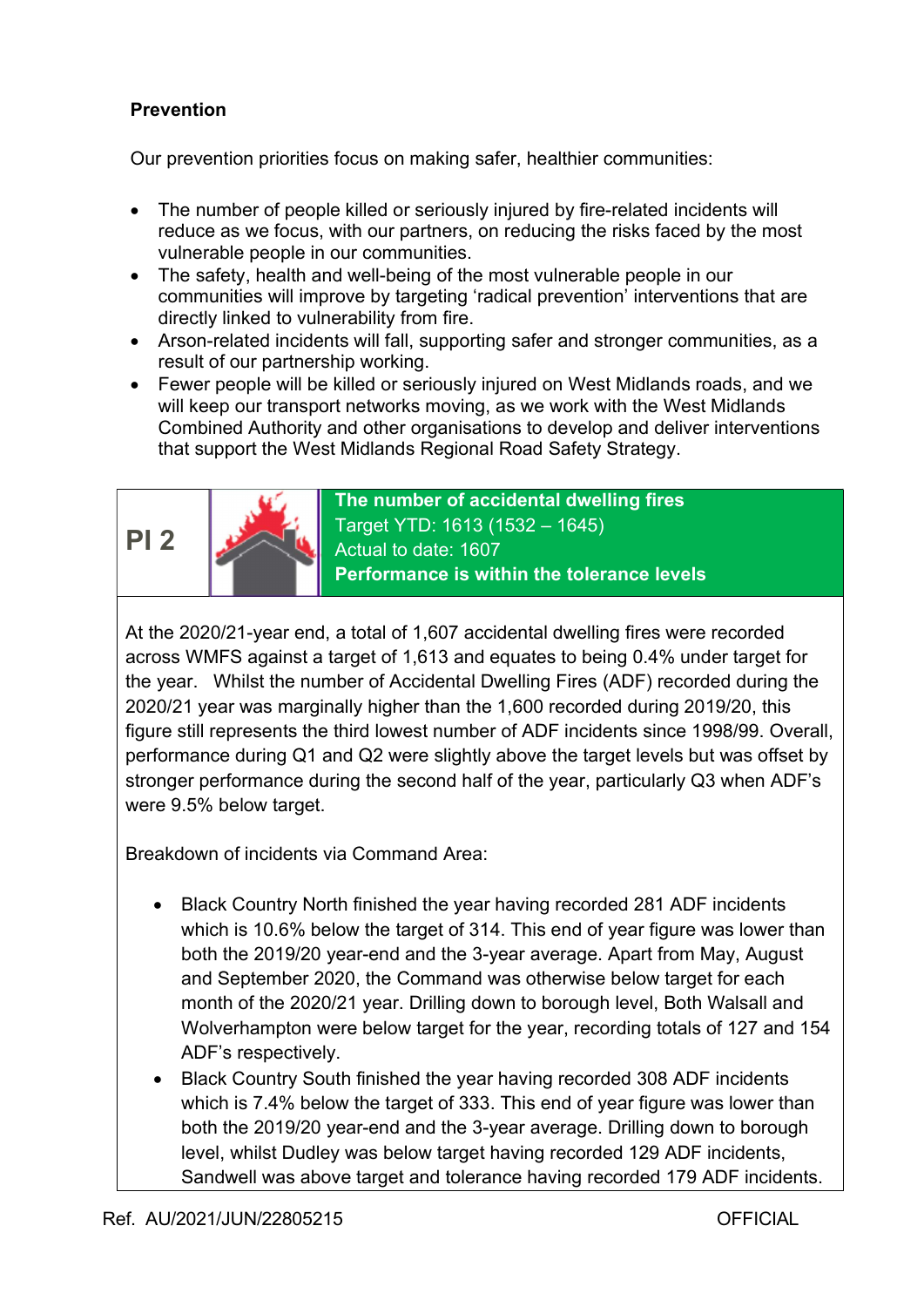- Birmingham Command finished the year above tolerance having recorded a total of 750 ADF's which was 5.6% above the target of 710. This end of year figure was also higher than both the 2019/20 year-end and the 3-year average totals. Whilst the Command remained within target for much of 2020, the higher than anticipated number of ADF's recorded during the latter part of the year (particularly December 2020) ultimately resulted in Birmingham exceeding the target level. Drilling down, both Birmingham North and South ended the year in exception recording 386 and 364 ADF's respectively.
- Coventry and Solihull Command also finished the year in exception having recorded a total of 268 ADF incidents against a target of 256 (4.7% over target). The 2020/21 end of year figure was the same as the number recorded in 2019/20 but was 4.1% over the 3-year average of 258 incidents. Both Coventry and Solihull boroughs ended the year over target, recording 179 and 90 ADF's respectively.





Injuries from accidental fires in dwellings (taken to hospital for treatment) Target YTD: 51 (42 – 56) Actual to date: 51 Performance is within the tolerance levels

During 2020/21 a total of 51 injuries at accidental dwelling fires (ADF) were recorded across the West Midlands. This was against a target of 51 and therefore the Service finished exactly on target for the year. The number of injuries at ADF's recorded during 2020/21 was the same as 2019/20 and is therefore the joint lowest number since 1998/99.

The number of injuries was relatively low throughout Q1 to Q3 and for each quarter were below target, however during Q4 (particularly March 2021) the number of injuries increased significantly to 23 for the quarter against a target of 13 and was the highest recorded in any quarter over the last three years.

- Black Country North finished the year having recorded a total of 7 injuries at ADF incidents which was in line with the target of 7. This number was also consistent with the previous year and three-year average. Walsall borough finished the year over target and tolerance having recorded the majority of all such incidents for the Command with 6 Injuries at ADF's, whereas Wolverhampton finished the year under target and tolerance recording only one such injury.
- Black Country South finished the year having recorded a total of 13 Injuries at ADF's which was 31.3% over the target of 10 and therefore above tolerance. The year-end total was also higher than both the previous year and three-year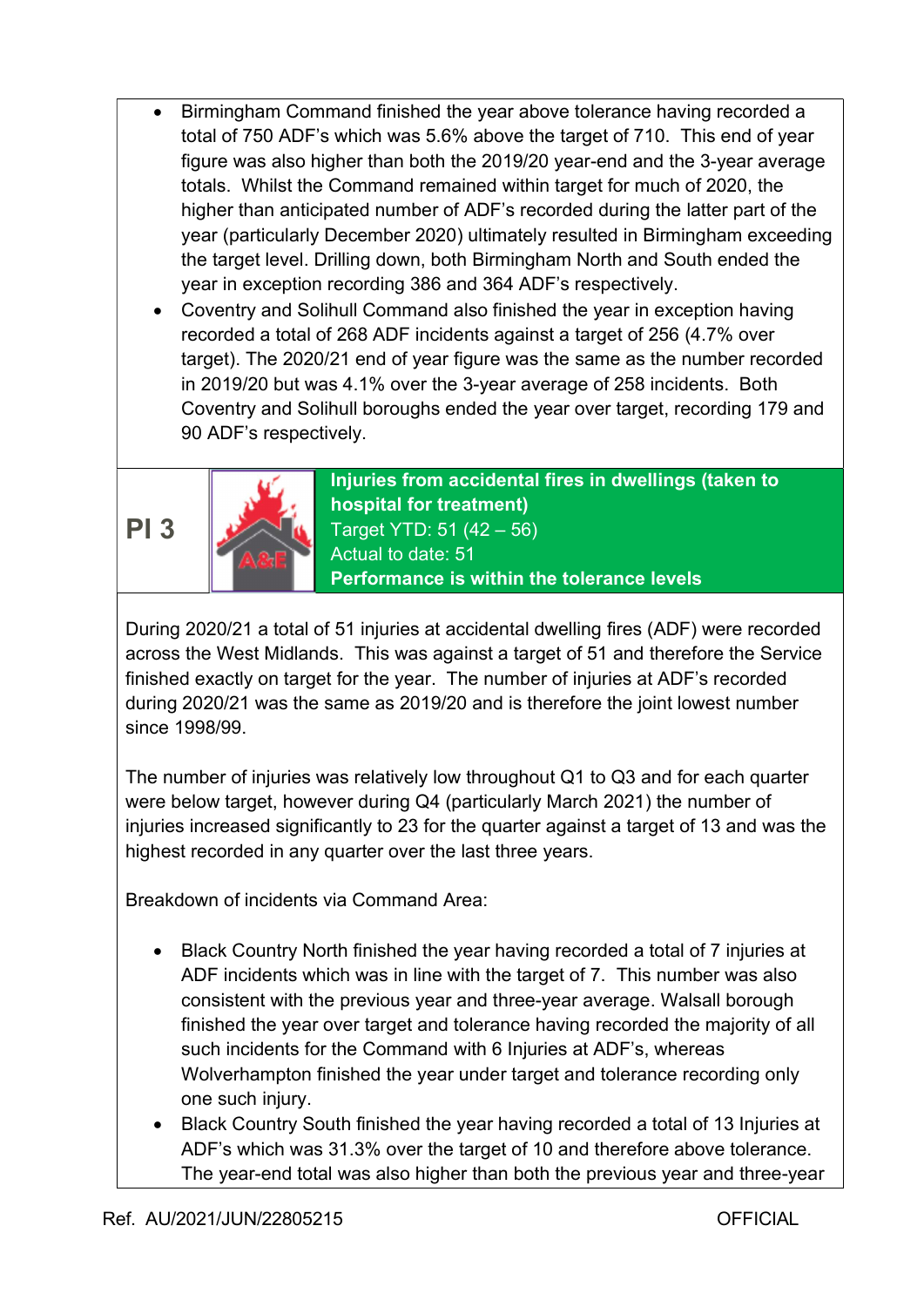average. At borough level, Sandwell finished the year recording a total of 9 Injuries at ADF's which was over target and tolerance. Dudley finished the year within target having recorded a total of 4 such injuries.

- Birmingham Command recorded a total of 21 injuries at ADF's which was 24.2% below the target of 28. The 2020/21 year-end total was also lower than both the previous year and three-year average. Birmingham North recorded a total of 9 injuries at ADF's which was 33.5% below the target of 14 and below tolerance for the year. Birmingham South recorded 12 injuries at ADF's which was 15.4% below the target of 14 but was within tolerance for the year.
- Coventry and Solihull Command finished the year having recorded a total of 10 injuries at ADF's which was 44.3% above the target of 7. This year-end figure was higher than both the 2019/20 total and the three-year average. Coventry borough recorded 3 injuries at ADF's which was below target and tolerance, whereas Solihull recorded 7 such injuries which was over target and tolerance for the year.



The number of deaths from accidental dwelling fires Target YTD: N/A Actual to date: 9

A total of nine deaths at Accidental Dwelling Fires (ADF) were recorded during 2020/21. This is a reduction of 35.7% from the 14 fatalities at ADF's that were recorded during 2019/20. January 2021 was the peak month when 3 incidents were recorded.

- Black Country North Command recorded two incidents, both within Walsall borough.
- Black Country South Command recorded one incident within Dudley borough.
- Birmingham Command recorded 4 incidents, two each within Birmingham North and South.
- Coventry & Solihull Command recorded 2 incidents within Coventry borough.

Two incidents were recorded during the early mornings (between 05:00 and 06:00 hours), two were recorded during late morning and early afternoon (between 11:00 and 15:00), whereas the remaining five incidents recorded during the evening period (between 17:00 and 23:00 hours).

In terms of the most common sources of ignition, 'Heating Equipment' was cited in two incidents, 'smoking' was cited in two incidents and 'cooking' was also cited in two incidents.

Eight of the victims were male. Four victims were between the ages of 59 and 69 years, and five were over the age of 70 years. Seven victims were defined as 'White British' with the remaining two defined as 'African or Afro-Caribbean'.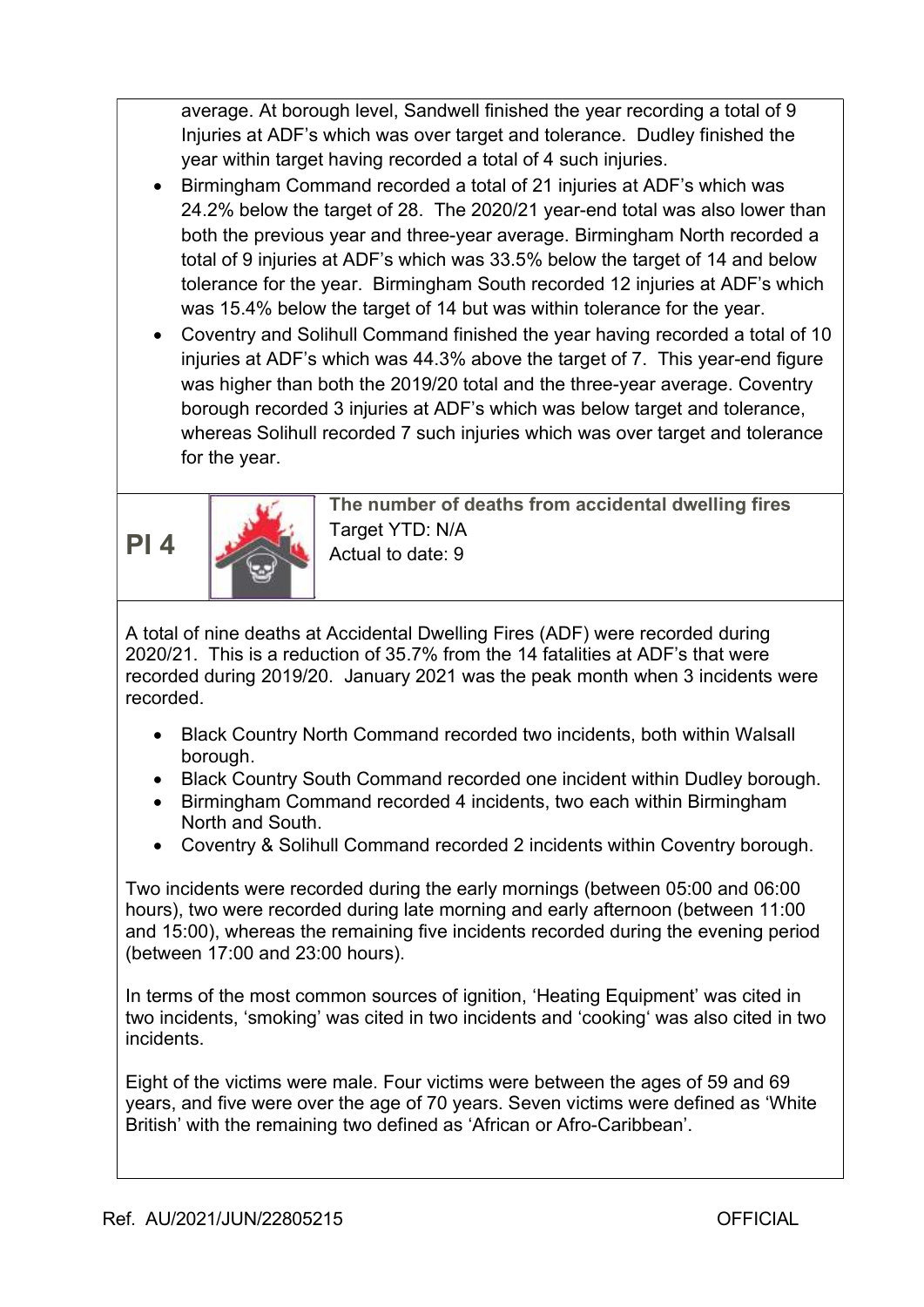



The percentage of Safe and Well visits referred by our partners for Q4 was 48.4%, marginally above the quarterly target of 45%.

The percentage of Safe and Well visits referred by our partners has improved during the second half of the year, with the percentage year to date equating to 45.1%, marginally above the target of 45%.

Breakdown of Safe and Well visits by Command Area:

| Command      | Q1   | Q2   | Q <sub>3</sub> | Q4   |
|--------------|------|------|----------------|------|
| Birmingham N | 28.5 | 38.1 | 48.5           | 43.3 |
| Birmingham S | 32.4 | 42.2 | 46.8           | 50.1 |
| Cov & Sol    | 20.2 | 43.6 | 45.4           | 50.9 |
| <b>BCS</b>   | 65.0 | 57.5 | 59.9           | 56.1 |
| <b>BCN</b>   | 40.6 | 39.7 | 39.6           | 38.8 |
| <b>WMFS</b>  | 41.0 | 44.2 | 48.7           | 48.4 |



The number of Safe & Well points achieved by the **Brigade** Target YTD: 259,690

Actual to date: 131,201

Under performance against the tolerance levels

During Q4 the region was in lockdown due to the Covid-19 pandemic and during this period the guidance remained constant whereby under Business Continuity arrangements face-to–face Safe & Well visits were prioritised to high-risk households where the Covid status would allow access. Remote Safe & Well visits were also delivered which are counted as part of this return. The lockdown and Business Continuity arrangements have had a significant impact on the performance during this quarter.

The total number of Safe & Well visits carried out during Q4 was 7,749 (up from 2,279 in Q1, 3,560 in Q2 and 4,658 in Q3) which equates to 1.44 per appliance per 24hrs (based on 54 Appliances being available 24/7). Please note that this is the combined figure for face-to-face and remote visits.

The target for the total Safe & Well points is 259,690 for the year. During quarter 4 the Service achieved 52,215 points (which is 12,708 below the quarterly target). The total Safe & Well points achieved year to date is 131,201. This is 51% of the target Safe & Well points for the year.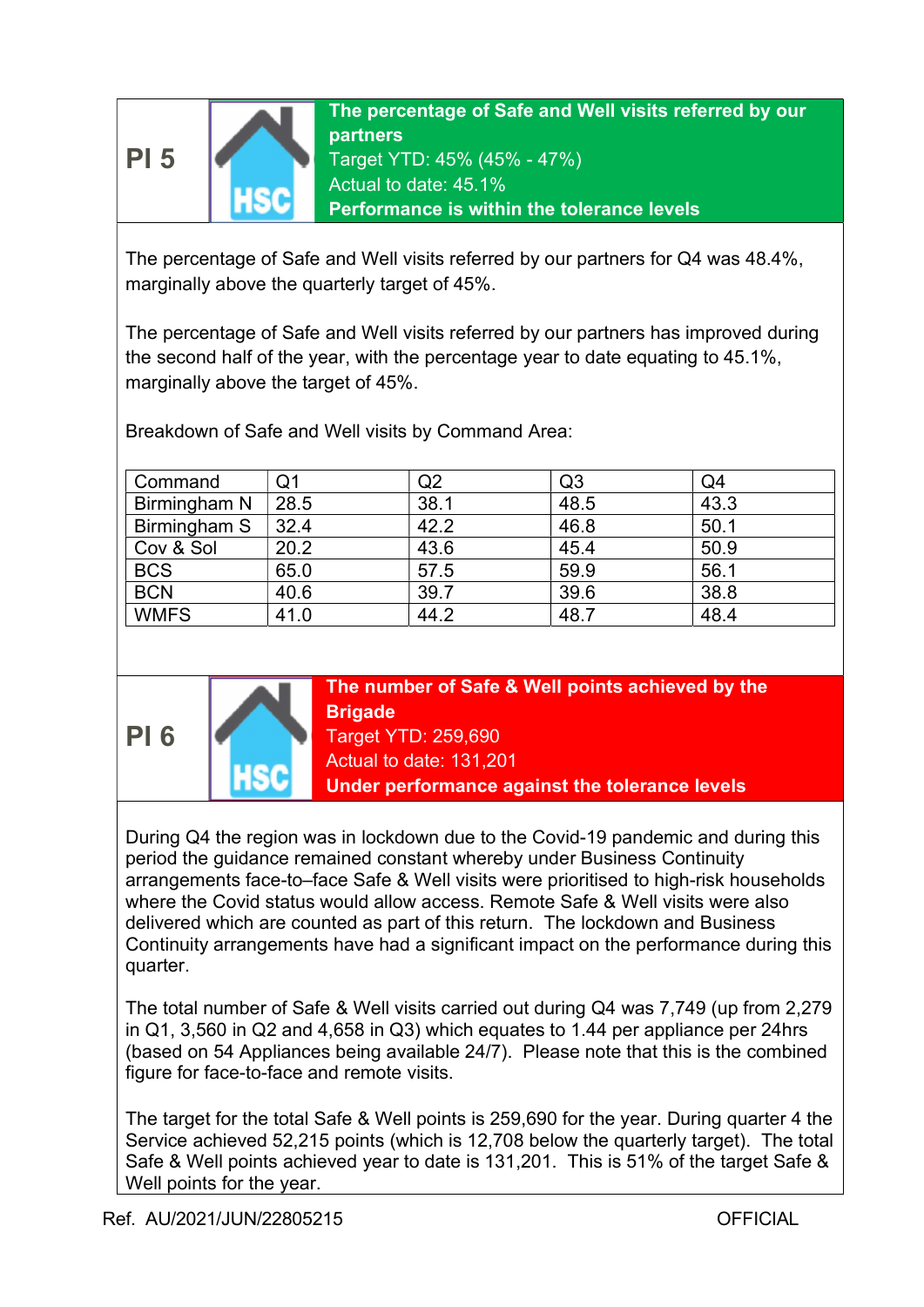Please note that both face-to-face and remote visits are recorded on the same system. It would not be expected that a remote visit would generate the same number of Safe & Well points as a face-to-face visit. Consequently, comparisons should not be made between the figures for this quarter and other periods where only face-to-face visits occurred.

The number of Safe & Well visits and the total number of Safe & Well points are linked and the average points per visit fell to 6.7 during Q4, down from 7.14 during Q3, 7.65 in Q2, and 7.55 in Q1.

PI 7



The number of people killed or seriously injured (KSI) in road traffic collisions Target YTD: Not applicable Actual to date: 593

Please note that the following is West Midlands Police data provided by Transport for West Midlands. The data covers Q1 to Q3. Due to the nature of road traffic collision (RTC) incidents and the time they take to be finalised, the figures provided in this report may be subject to revision in future time periods.

During Q1 to Q3 2020/21, a total of 552 RTCs were recorded on West Midlands roads where the casualties were either killed or seriously injured (KSI). These incidents resulted in a total of 593 casualties of which 37 were fatal and 556 were seriously injured. When compared to the same period in 2019/20, this is a 19.8% decrease in total KSI collisions, a 21.7% reduction in serious injuries, but is a 5.7% increase in fatalities. The reduction in KSI collisions may be, in part, due to national Covid-19 lockdown measures, particularly those relating to working from home, furloughing of employees and leisure travel restrictions.

Of the 37 casualties that were fatally injured, 16 (43.2%) were drivers or riders, 7 (18.9%) were passengers, and 14 (37.8%) were pedestrians. Males accounted for 27 (72.9%) fatal casualties. Just over a fifth (21.6%, n=7) of all fatalities were between 20 and 29 years, with those between 50-59 years accounting for a further 16.2% (n=5) of all those killed.

Of those that were seriously injured, 321 (57.7%) were drivers or riders, 69 (12.4%) were passengers, and 166 (29.8%) were pedestrians. Males accounted for 402 (72.3%) seriously injured casualties. Just under a fifth (19.1%, n=106) of those seriously injured were between 20 and 29 years, with those between 30 and 39 years accounting for a further 11.0% (n=61).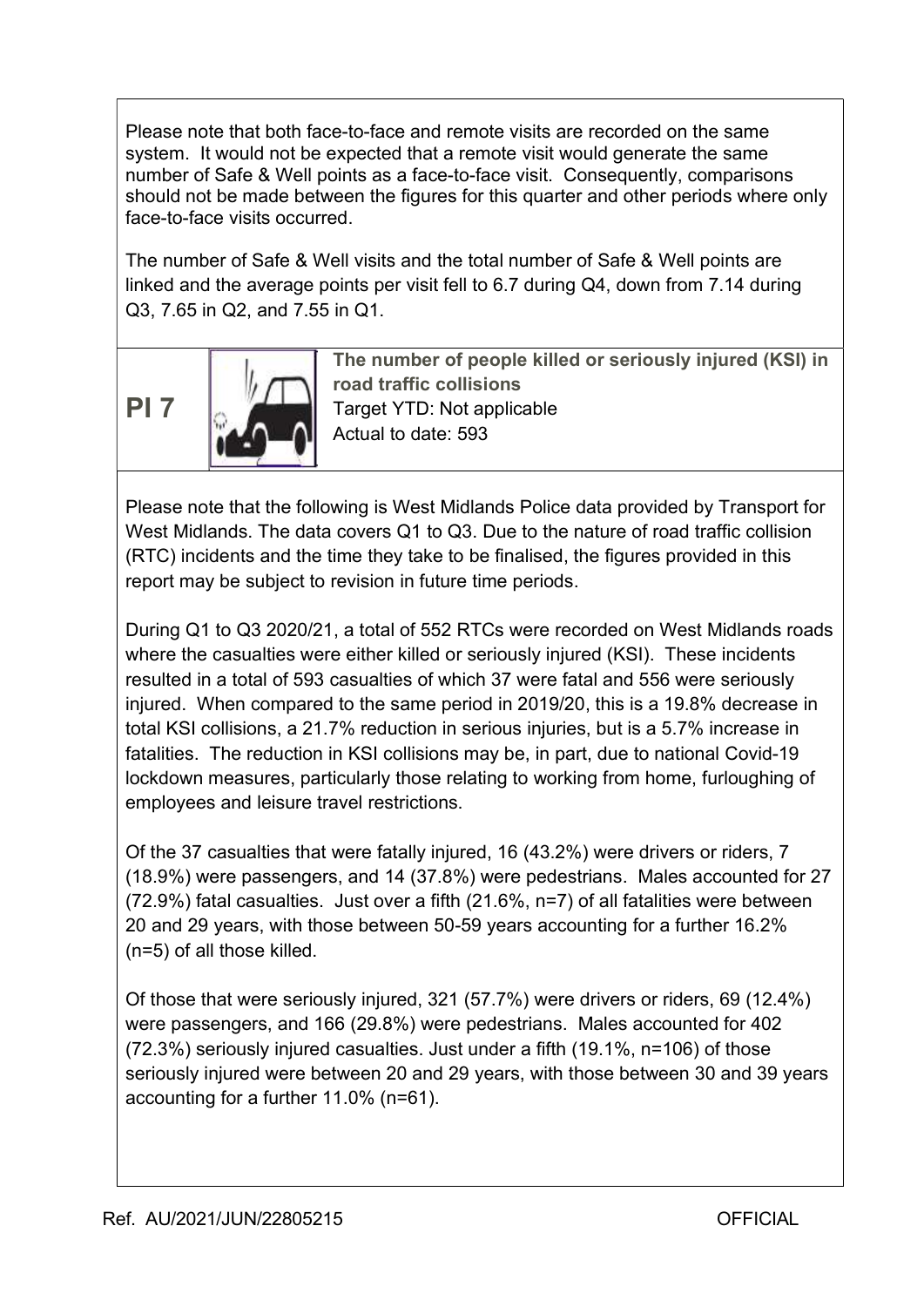Breakdown of incidents by Command Area:

- Black Country North has for the year to date recorded a total of 99 RTC's that resulted in 103 people being killed or seriously injured (5 fatalities, 69 serious injuries). This is a reduction from the same period in 2019/20 when a YTD total of 131 RTC's resulted in 138 KSI's (9 fatalities, 129 serious injuries).
- Black Country South has for the year to date recorded a total of 119 RTC's that resulted in 127 people being killed or seriously injured (12 fatalities, 115 serious injuries). Compared to 2019/20 YTD, this is the same number of fatalities (12) but a slight reduction from the 128 casualties seriously injured.
- Birmingham has for the year to date recorded a total of 240 RTC's that resulted in 260 people being killed or seriously injured (9 fatalities, 251 serious injuries). Compared to 2019/20 YTD, this is slightly more fatalities (2) but a significant reduction (-21.8%) from the 321 casualties that were seriously injured.
- Coventry & Solihull has for the year to date recorded a total of 89 RTC's that resulted in 98 people being killed or seriously injured (11 fatalities, 87 serious injuries). Compared to 2019/20 YTD, this is 4 more fatalities but a reduction of 15.3% from the 103 casualties that were seriously injured.

# PI 8



The number of deliberate fires in dwellings Target YTD: 208 (187 – 218) Actual to date: 184 Over performance against the tolerance levels

During 2020/21 a total of 184 deliberate dwelling fires were recorded across the West Midlands which was 11.4% below the target of 208. Indeed, the 2020/21 year-end figure for deliberate dwelling fires is the lowest since 1998/99. Incidents across Q1 to Q3 were all below target levels, with incidents only marginally exceeding the target for Q4 (by 2).

- Black Country North finished the year having recorded a total of 35 Deliberate Dwelling Fires which was 18.6% below the target of 43. The year-end total was also lower than both the previous year and three-year average. Incidents were below target levels for much of the year with the exception of September 2020 and Q4 when incidents were seen to increase significantly. Both Walsall and Wolverhampton boroughs finished below target levels recording 20 and 35 deliberate dwelling fires, respectively.
- Black Country South finished the year having recorded a total of 25 deliberate dwelling fires which was 26.4% below the target of 34. This was also lower than both the previous year and three-year average. Apart from October 2020, incidents were either below or at target levels for the remainder of the year. At borough level, Sandwell finished the year recording a total of 17 deliberate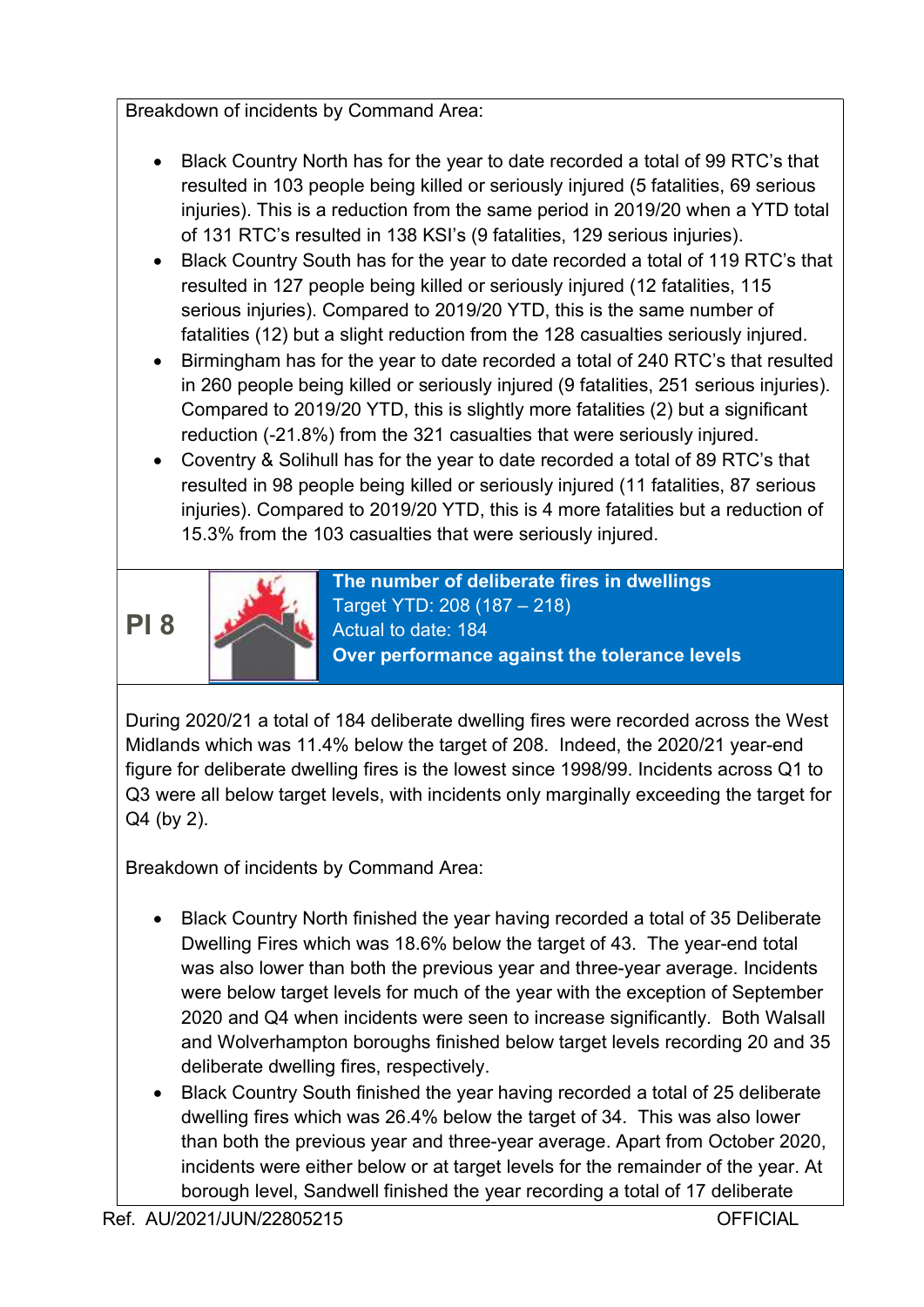dwelling fires which was over target and tolerance. Dudley finished the year below target and tolerance having recorded a total of 8 such incidents.

- Birmingham Command finished the year having recorded a total of 92 deliberate dwelling fires which was 8.2% below the target of 100. The yearend figure was 4 more than the number recorded in 2019/20 but 11 less than the three-year average. Birmingham North recorded 44 deliberate dwelling fires which was 18.5% below the target of 54. Birmingham South recorded 48 incidents against the anticipated 46, but this was still within target levels.
- Coventry and Solihull Command finished the year having recorded a total of 32 deliberate dwelling fires which was 5.3% over the target of 30 and above tolerance. Incidents were notably above target levels during Q3 (Oct 20 to Dec 20) when 14 incidents were recorded. The 2020/21 year-end figure is lower than 2019/20 when 39 deliberate dwelling fires were recoded but is 2.1% above the three-year average of 31 incidents. At borough level, Coventry finished the year within target having recorded 25 incidents, whereas Solihull finished above target and tolerance having recorded 7 incidents.

PI 9



The number of deliberate fires in non-domestic premises Target YTD: 131 (119 – 137) Actual to date: 104 Over performance against the tolerance levels

During 2020/21 a total of 104 Deliberate Non-domestic Fires were recorded across the West Midlands which was 20.7% below the target of 131. The 2020/21 year-end figure for deliberate non-domestic fires is the lowest since 1998/99. Performance across all quarters was below target levels, with the most recorded during Q2 (36) and fewest during Q4 (16).

- Black Country North finished the year having recorded a total of 12 deliberate non-domestic fires which was 40.3% below the target of 20. This was also significantly lower than the total for 2019/20 of 35 and the YTD three-year average of 24. Both Walsall and Wolverhampton boroughs each recorded 6 incidents and finished the year under target.
- Black Country South finished the year having recorded a total of 20 deliberate non-domestic fires which was 29.4% below the target of 28. This was also lower that the total for 2019/20 of 25 and the three-year average of 29. Incidents were highest during July and August 2020, with all other months recording fewer incidents than target levels. At borough level, Sandwell recorded 15 deliberate non-domestic fires which was under target and tolerance, whereas Dudley recorded 15 incidents and was above target and tolerance for the year.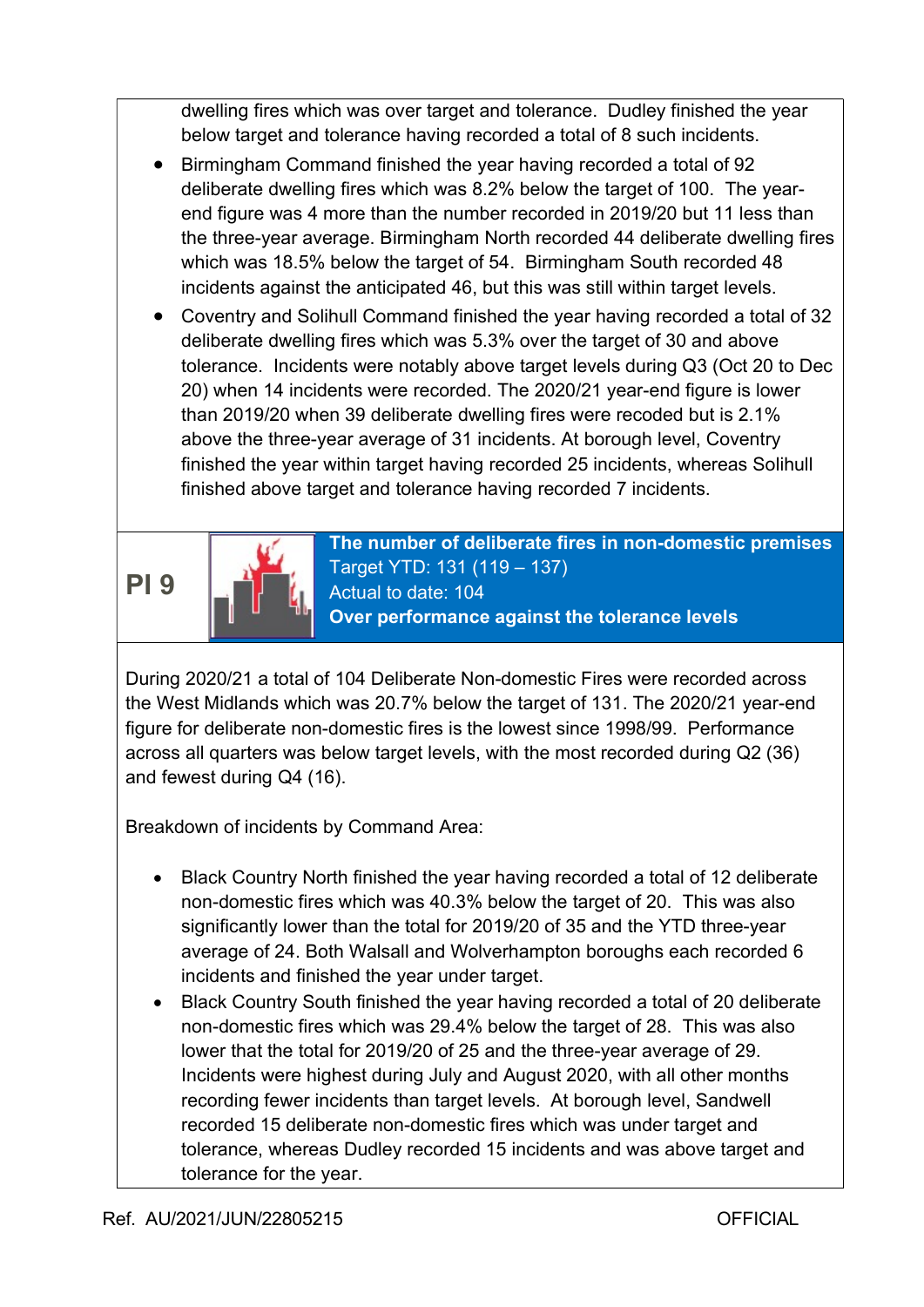- Birmingham Command recorded a year-end total of 66 deliberate nondomestic fires which was 2.5% below the target of 68. The year-end figure was 11 more than the number recorded in 2019/20 (55) but 14 less than the YTD three-year average (80). Birmingham North recorded a total of 39 deliberate non-domestic fires which was 17.6% below the target of 47. Birmingham South, however, recorded a total of 27 deliberate non-domestic fires which was 32.4% above the target of 20, which was due to high incident levels during Q1 and Q2, particularly between May and August 2020.
- Coventry and Solihull Command finished the year having recorded a total of just 6 deliberate non-domestic fires which was 60.0% below the target of 15. All 6 incidents were recorded within the Coventry borough.

## PI 10



The number of deliberate vehicle fires Target YTD: 735 (662 – 771) Actual to date: 593 Over performance against the tolerance levels

During 2020/21 a total of 593 deliberate vehicle fires were recorded across the West Midlands which was 19.3% below the target of 735. The 2020/21 year-end figure for deliberate non-domestic fires is the second lowest since 1998/99. Performance across all quarters was below target levels, with the most recorded during Q2 (185) and fewest during Q4 (116).

- Black Country North finished the year having recorded a total of 130 deliberate vehicle fires which was 8.9% over the target of 119 and therefore above tolerance. The year-end total was, however, lower than that recorded in 2019/20 (131) and the YTD three-year average (133). At borough level, Walsall recorded a total of 81 deliberate vehicle fires which was over target and tolerance, whereas Wolverhampton recorded a total of 49 which was within target.
- Black Country South finished the year recoding a total of 156 deliberate vehicle fires which was 5.1% fewer that the target of 164. Incidents of this nature peaked during November 2020 when 20 deliberate vehicle fires were recorded across the Command, whilst fewest were recorded during February 2021. Sandwell borough recorded a total of 92 deliberate vehicle fires which was within target and Dudley recorded a total of 64 which was also within target.
- Birmingham Command finished the year recording a total of 224 deliberate vehicle fires which was 26.9% below the target of 306. Whilst incidents were highest throughout the late summer/early autumn months (July-November), at no point during the year did incidents exceed the Command's target level. Birmingham North recorded a total of 98 deliberate vehicle fires which was 38.9% below the target of 161 for the year. This was also significantly lower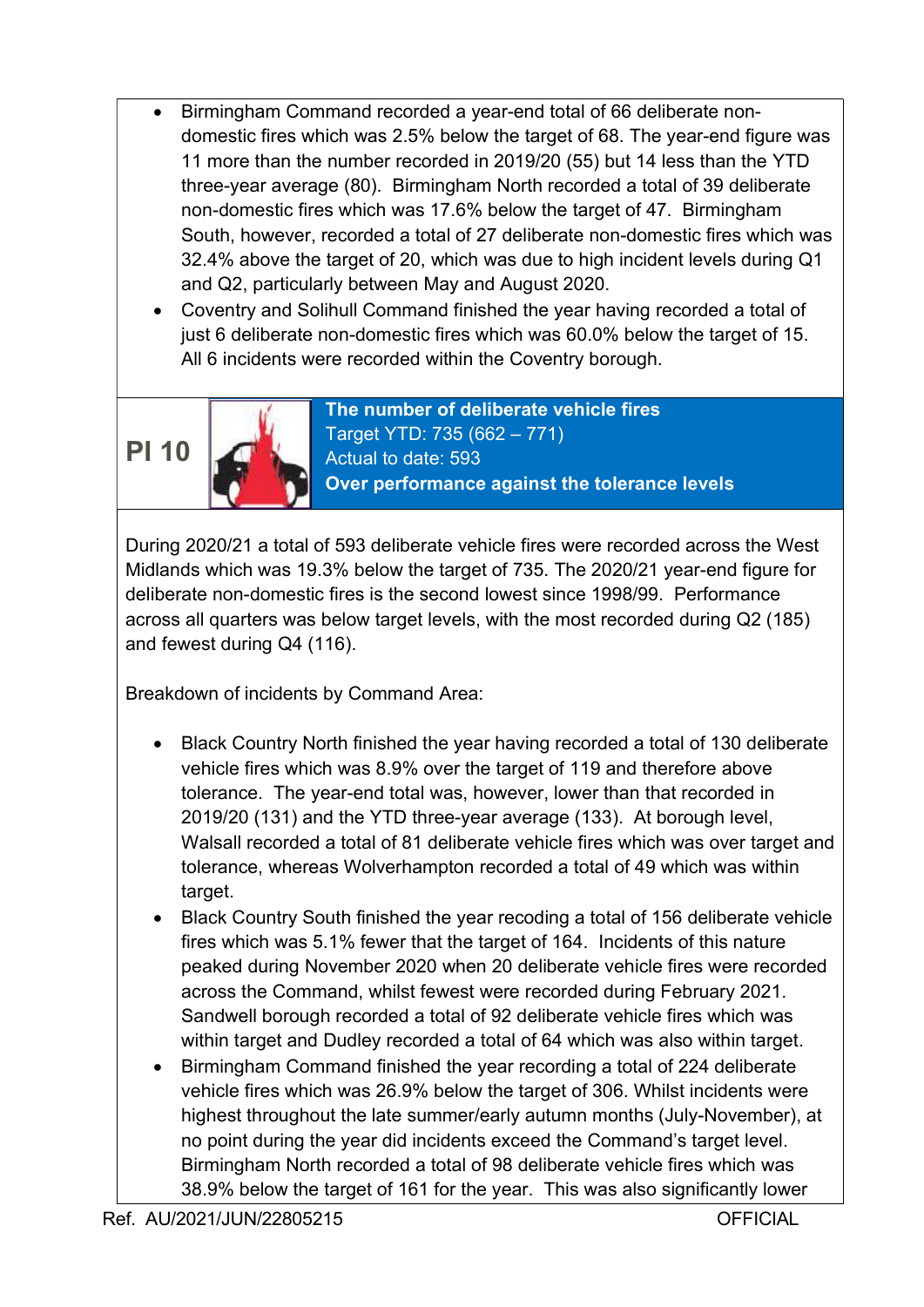than the 2019/20 total (129) and the YTD three-year average (148). Birmingham South recorded a total of 126 deliberate vehicle fires which was 13.6% below target for the year. This was marginally fewer than the 2019/20 total of 128 but significantly less (-23.2%) than the YTD three-year average of 164.

 Coventry and Solihull Command finished the year recording a total of 83 deliberate vehicle fires which was 42.7% below the target of 145. This was also significantly lower than the 2019/20 total of 124, and 48.34% lower than the YTD three-year average of 161. Both Coventry and Solihull boroughs finished the year below target and tolerance levels recording 62 and 21 deliberate vehicle fires, respectively.

PI 11

The number of deliberate rubbish fires Target YTD: 1596 (1517 – 1627) Actual to date: 1228 Over performance against the tolerance levels

During 2020/21 a total of 1,228 deliberate rubbish fires were recorded across the West Midlands which was 23.1% below the target of 1,596. The 2020/21 year-end figure for deliberate non-domestic fires is the lowest since 1999/00. Performance across all quarters was below target levels, with the most recorded during Q2 (386) and fewest during Q4 (210).

- Black Country North finished the year having recorded a total of 327 deliberate rubbish fires which was 7.0% below the target of 352 and therefore below target and tolerance. The year-end total was higher than the 306 recorded in 2019/20 but lower than the YTD three-year average of 370. At borough level, Walsall recorded a total of 202 deliberate rubbish fires which was under target and tolerance, whereas Wolverhampton recorded a total of 125 which was over target and tolerance.
- Black Country South finished the year having recorded a total of 315 deliberate rubbish fires which was 16.5% below the target of 377 and therefore below target and tolerance. The year-end total was lower than the 351 recorded in 2019/20 and significantly lower (-20.7%) than the YTD three-year average of 397. Drilling down, Sandwell recorded a total of 140 deliberate rubbish fires and Dudley recorded a total of 175, both boroughs were therefore under target and tolerance for the year.
- Birmingham Command finished the year recording a total of 360 deliberate rubbish fires which was 32.2% below the target of 531. Whilst incidents were highest throughout the spring and summer months (May-September), at no point during the year did incidents exceed the Command's target level. Birmingham North recorded a total of 201 deliberate rubbish fires which was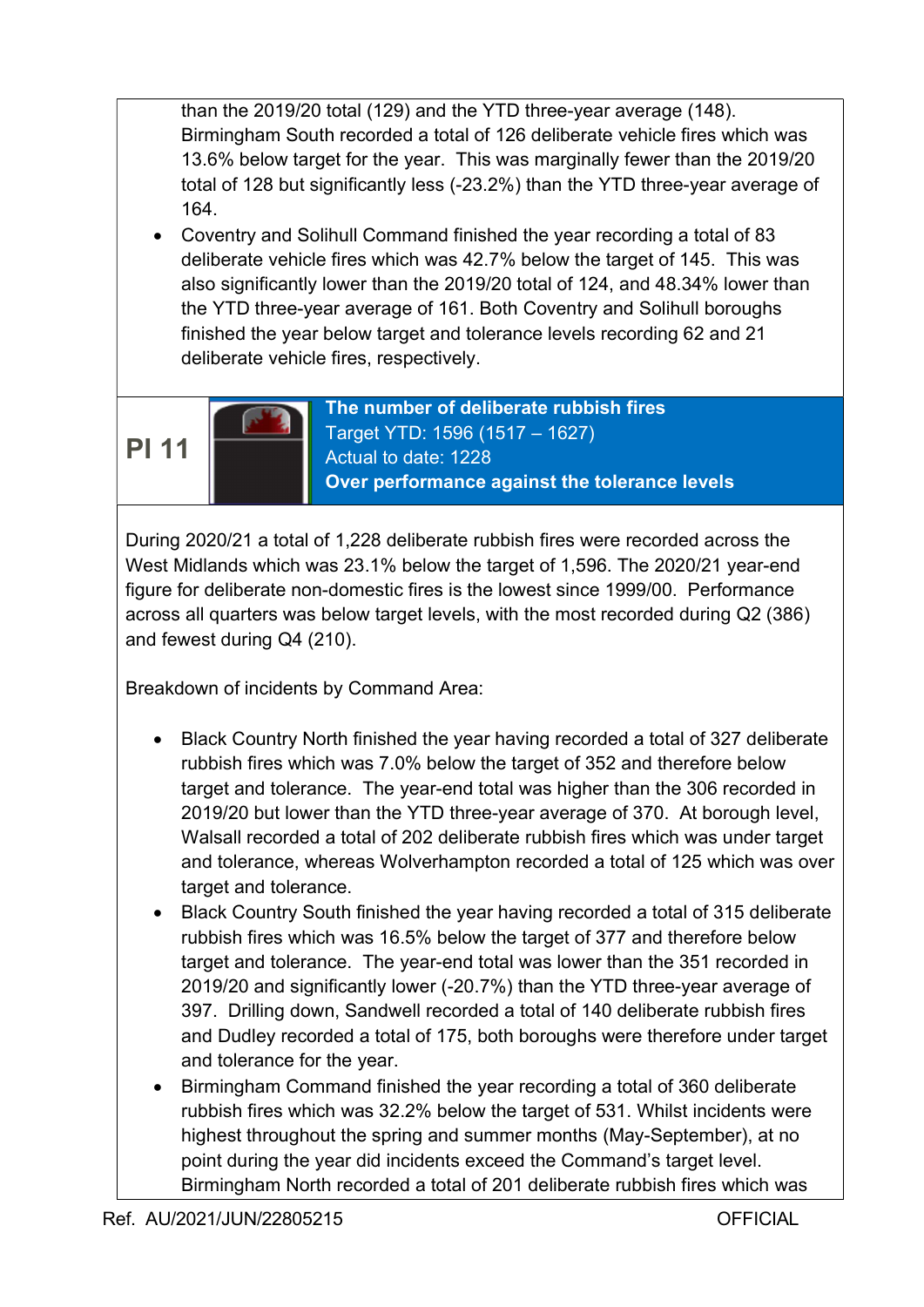25.0% below the target of 268 for the year. This was also significantly lower than the 2019/20 total (252) and the YTD three-year average (281). Birmingham South recorded a total of 159 deliberate rubbish fires which was 39.5% below target for the year. This was significantly fewer than the 2019/20 total of 259 and the YTD three-year average of 276.

 Coventry and Solihull Command finished the year recording a total of 226 deliberate rubbish fires which was 32.8% below the target of 336. This was also significantly lower than the 2019/20 total of 347, and 36.2%% lower than the YTD three-year average of 354. Both Coventry and Solihull boroughs finished the year below target and tolerance levels recording 188 and 38 deliberate rubbish fires, respectively.

PI 12



The number of deliberate fires in derelict buildings Target YTD: 121 (109 – 126) Actual to date: 89 Over performance against the tolerance levels

During 2020/21 a total of 89 deliberate derelict building fires were recorded across the West Midlands which was 26.3% below the target of 121. The 2020/21 year-end figure for deliberate derelict building fires is the lowest since 1999/00. Performance across all quarters was within target levels, with the most recorded during Q2 (32) and fewest during Q4 (17).

- Black Country North finished the year having recorded a total of 37 deliberate derelict building fires which was 18.0% higher the target of 31 and therefore above target and tolerance. The year-end total was both higher than the 35 recorded in 2019/20 and 16.8% higher the YTD three-year average of 32. At borough level, Walsall recorded a total of 29 deliberate derelict building fires which was over target and tolerance, whereas Wolverhampton recorded a total of 8 which was under target and tolerance.
- Black Country South finished the year having recorded a total of 29 deliberate derelict building fires which was 32.9% below the target of 43 and therefore below target and tolerance. The year-end total was significantly lower than both the 62 recorded in 2019/20 and the YTD three-year average of 44. Drilling down, Sandwell recorded a total of 10 deliberate derelict building fires and Dudley recorded a total of 19, both boroughs were therefore under target and tolerance for the year.
- Birmingham Command finished the year recording a total of 18 deliberate derelict building fires which was 50% below the target of 36. Incidents were highest during Q4 (March 2021) but at no other point during the year did incidents exceed the Command's target level. Birmingham North recorded a total of 7 deliberate derelict building fires which was 57.6% below the target of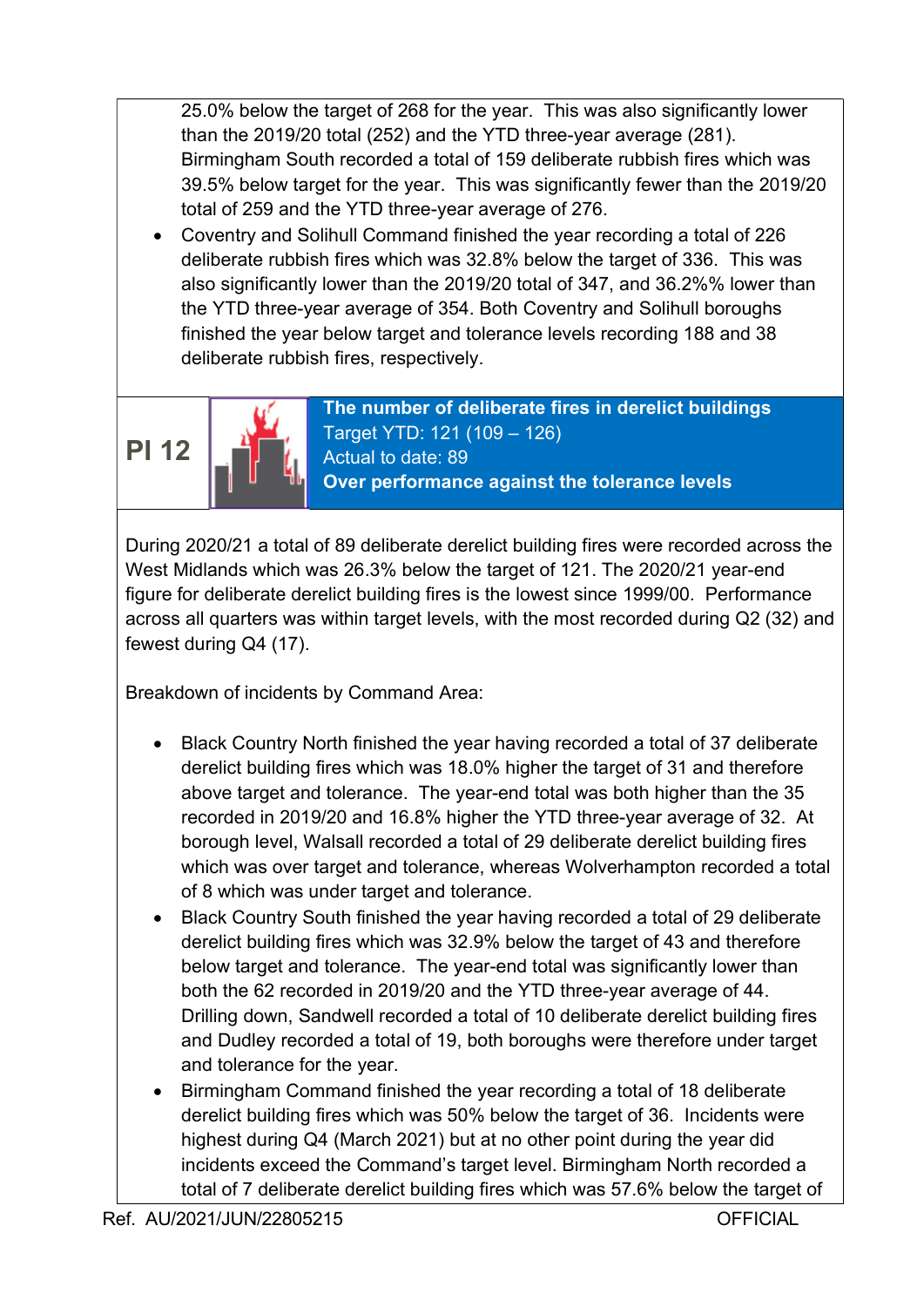17 for the year. This was also lower than the 2019/20 total (10) and significantly lower (-58.0%) than the YTD three-year average (17). Birmingham South recorded a total of 11 deliberate derelict building fires which was 42.5% below target of 19 for the year. This was also significantly fewer than the 2019/20 total of 17 and the YTD three-year average of 19.

 Coventry and Solihull Command finished the year recording a total of 5 deliberate derelict building fires which was 52.7% below the target of 11. This was also slightly lower than the 2019/20 total of 7, and 53.1% lower than the YTD three-year average of 11. Drilling down, all five derelict building fires within the Command were recorded by Coventry borough.

### **Protection**

Our protection priorities focus on protecting life and property to make businesses stronger and communities safer:

- Life and property will be protected by targeting high-risk buildings and vulnerable businesses, including residential high-rises, to ensure compliance and enforcement of fire safety legislation.
- Improved community safety through implementing outcomes of the Independent Review of Building Regulations and Fire Safety.
- Improved community safety through innovative and contemporary approaches to the delivery of protection activities and working cohesively with partners at local, regional and national levels to influence the development of new and enabling legislation.
- Prosperity and economic growth are enhanced by educating and supporting businesses, including collaboration with other regulators and partner agencies.
- Disruption to businesses, communities and West Midlands Fire Service caused by unwanted fire signals from fire alarms will be reduced.



The number of accidental fires in non-domestic premises Target YTD: 431 (388 – 452) Actual to date: 326 Over performance against the tolerance levels

During 2020/21 a total of 326 accidental fires at non-domestic properties were recorded across the West Midlands which was 24.4% below the target of 431. The 2020/21 year-end figure for deliberate non-domestic fires is the lowest since 1999/00. Performance across all quarters was consistently below target levels, with slightly greatest number (86) recorded during Q4 and fewest number (77) recorded during  $O<sub>3</sub>$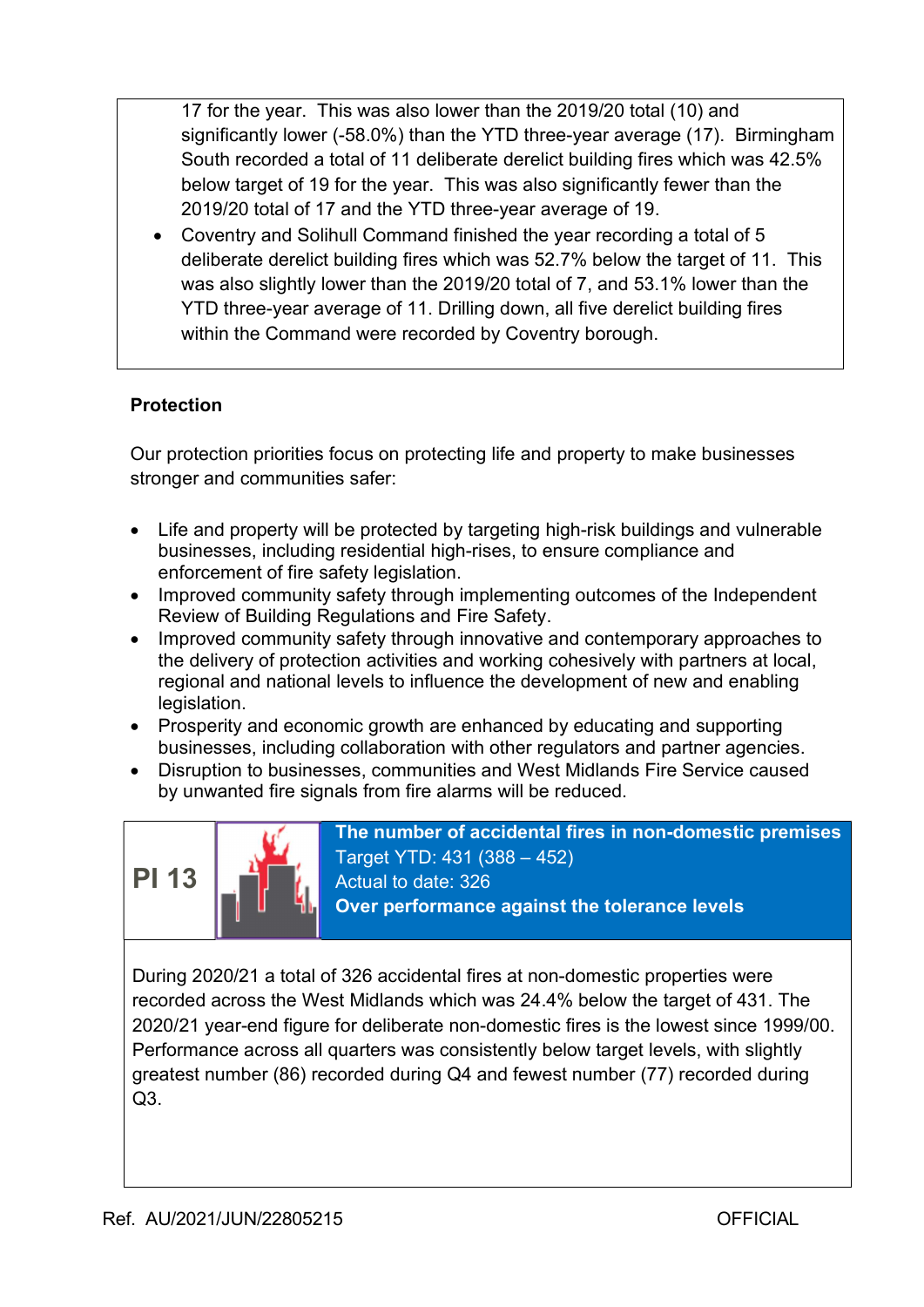Breakdown in incidents by Command Area:

- Black Country North finished the year having recorded a total of 59 accidental fires at non-domestic properties which was 16.1% lower the target of 70 and therefore below target and tolerance. The year-end total was lower than the 82 recorded in 2019/20 and 16.5% lower than the YTD three-year average of 71. At borough level, Walsall recorded a total of 22 accidental fires at non-domestic properties which was below target and tolerance, whereas Wolverhampton recorded a total of 37 which was within target.
- Black Country South finished the year having recorded a total of 85 accidental fires at non-domestic properties which was 4.2% below the target of 89 but was within target and tolerance. The year-end total was slightly lower than both the 92 recorded in 2019/20 and the YTD three-year average of 90. Drilling down, Sandwell recorded a total of 44 accidental fires at non-domestic properties and Dudley recorded a total of 41, both boroughs were therefore with target for the year.
- Birmingham Command finished the year recording a total of 138 accidental fires at non-domestic properties which was 28.5% below the target of 193. Incidents peaked during Q4 (February 2021) but at no point during the year did incidents exceed the Command's target level. Birmingham North recorded a total of 87 accidental fires at non-domestic properties which was 36.8% below the target of 138 for the year. This was also significantly lower than both the 2019/20 total of 135, and the YTD three-year average of 139. Birmingham South recorded a total of 51 accidental fires at non-domestic properties which was 8.0% below target of 55 for the year. This was slightly more than the 2019/20 total of 44, but less than the YTD three-year average of 56.
- Coventry and Solihull Command finished the year recording a total of 44 accidental fires at non-domestic properties which was 44.2% below the target of 79. This was also significantly lower than the 2019/20 total of 82, and 45.0% lower than the YTD three-year average of 80. Both Coventry and Solihull boroughs finished the year below target and tolerance levels recording 34 and 10 accidental fires at non-domestic properties, respectively.

PI 14



The number of false alarm calls due to fire alarm equipment in dwellings and non-domestic premises Target YTD: 5733 (5447 – 5848) Actual to date: 5629 Performance is within the tolerance levels

During 2020/21 a total of 5,629 false alarms due to equipment were recorded across the West Midlands which was 1.8% below the target of 5,733. The 2020/21 year-end figure for false alarms due to equipment is the second lowest since 1999/97. Performance across all quarters was marginally below target levels, with incidents peaking during Q2 and were lowest during Q4. Breakdown of incidents by Command Area: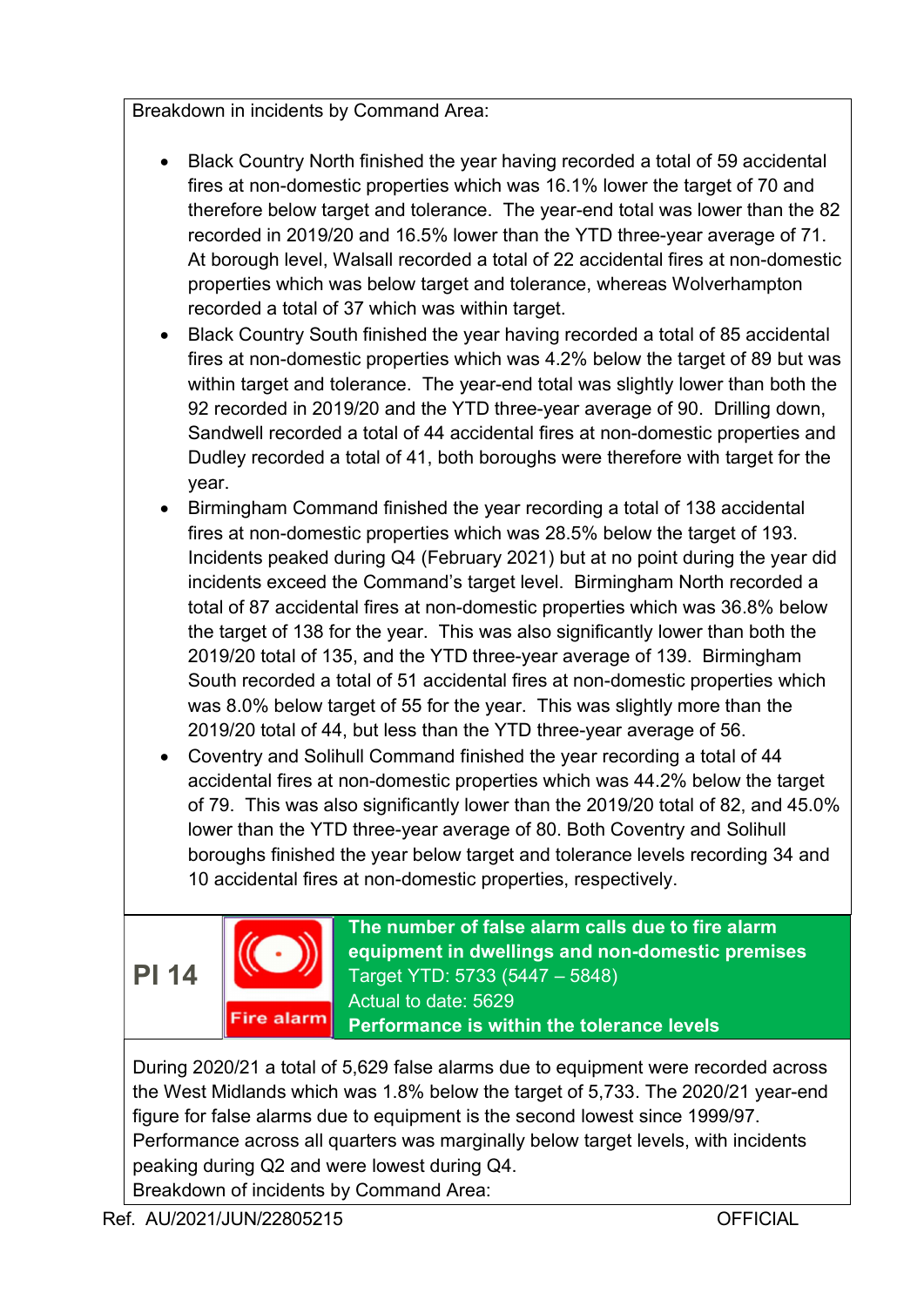- Black Country North finished the year having recorded a total of 1,133 false alarms due to equipment which was 2.8% lower the target of 1,166 and therefore was within target and tolerance. The year-end total was lower than the 1,212 recorded in 2019/20 and 2.8% lower than the YTD three-year average of 1,166. At borough level, Walsall recorded a total of 428 false alarms due to equipment which was below target and tolerance, whereas Wolverhampton recorded a total of 705 which was above target and tolerance.
- Black Country South finished the year having recorded a total of 1.056 false alarms due to equipment which was 8.2% above the target of 976 and therefore over tolerance. The year-end total was slightly higher than both the 1,004 recorded in 2019/20 and the YTD three-year average of 976. Drilling down, Sandwell recorded a total of 461 false alarms due to equipment which was within target, however Dudley recorded a total of 595 which was above target and tolerance.
- Birmingham Command finished the year recording a total of 2,518 false alarms due to equipment which was 5.2% below the target of 2,656. Birmingham North recorded a total of 1,551 false alarms due to equipment which was 4.7% below the target of 1,627 for the year. This was also lower than both the 2019/20 total of 1,638, and 5.5% lower the YTD three-year average of 1,641. Birmingham South recorded a total of 967 false alarms due to equipment which was 6.0% below target of 1,029 for the year. This was slightly more than the 2019/20 total of 1,101, but 3.7% less than the YTD three-year average of 1,004.
- Coventry and Solihull Command finished the year recording a total of 922 false alarms due to equipment which was 1.5% below the target of 936. This was also slightly lower than the 2019/20 total of 970, and 1.5% lower than the YTD three-year average of 936. Coventry borough recorded a total of 583 false alarms due to equipment which was below target and tolerance for the year, whereas Solihull recorded 339 and was over target and tolerance.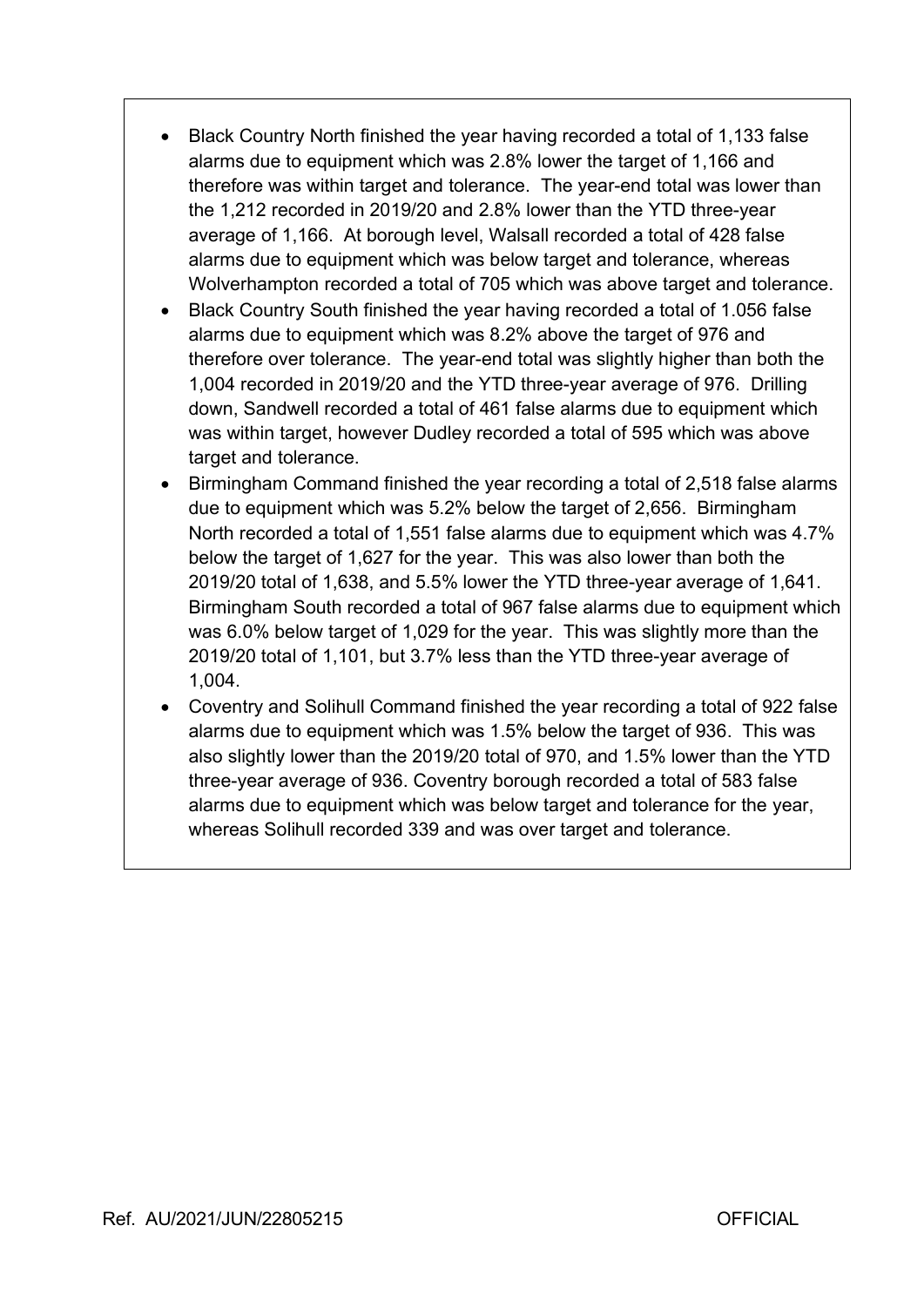### People Support Services



The percentage of employees that have disclosed their disabled status Target: 100% (95% - 100%) Actual to date: 94% Under performance against the tolerance levels

The percentage of employees disclosing their disability status remains high at 94%. 4% of employees have stated that they do have a disability.

98% of all employees have declared their ethnicity, and 86% have made a declaration regarding their sexual orientation. It should be noted that 227 members of staff have declared that they 'prefer not to say'.





The number of female uniformed staff Target: 186 (177 – 195) Actual to date: 162 Under performance against the tolerance levels

There are 162 female uniformed staff, which is below target although does represent an increase of 16 compared to year end 2019/20.

Positive action work continues albeit delivered in a virtual manner due to the Covid restrictions. Workshops are delivered to potential female candidates regarding awareness of behavioural assessments as well as fitness work up programmes being made available. The impact of not running face to face positive action sessions has been evident, particularly with the fitness preparation for females. Members of the DICE team continue to work alongside our fitness advisers in Occupational Health to provide input to female candidates where possible.

As restrictions start to ease with the Government's road map to recovery, our input for positive action is assessed and Covid secure risk assessments have been introduced to enable recommencement of face to face positive action work.

Members of the DICE team are working alongside colleagues in the Communications team and Occupational Health in the production of videos for firefighter to replenish and refresh our imagery and information available on the Careers pages of the internet.

41% of uniformed posts are Crew Commander or above. 24% of female uniformed staff hold a position of Crew Commander or above, compared to 44% of male uniformed staff.

65% of non-uniformed posts are grade 9 or above. 53% of female non-uniformed staff hold a position that is grade 9 or above, compared to 80% of male non-uniformed staff.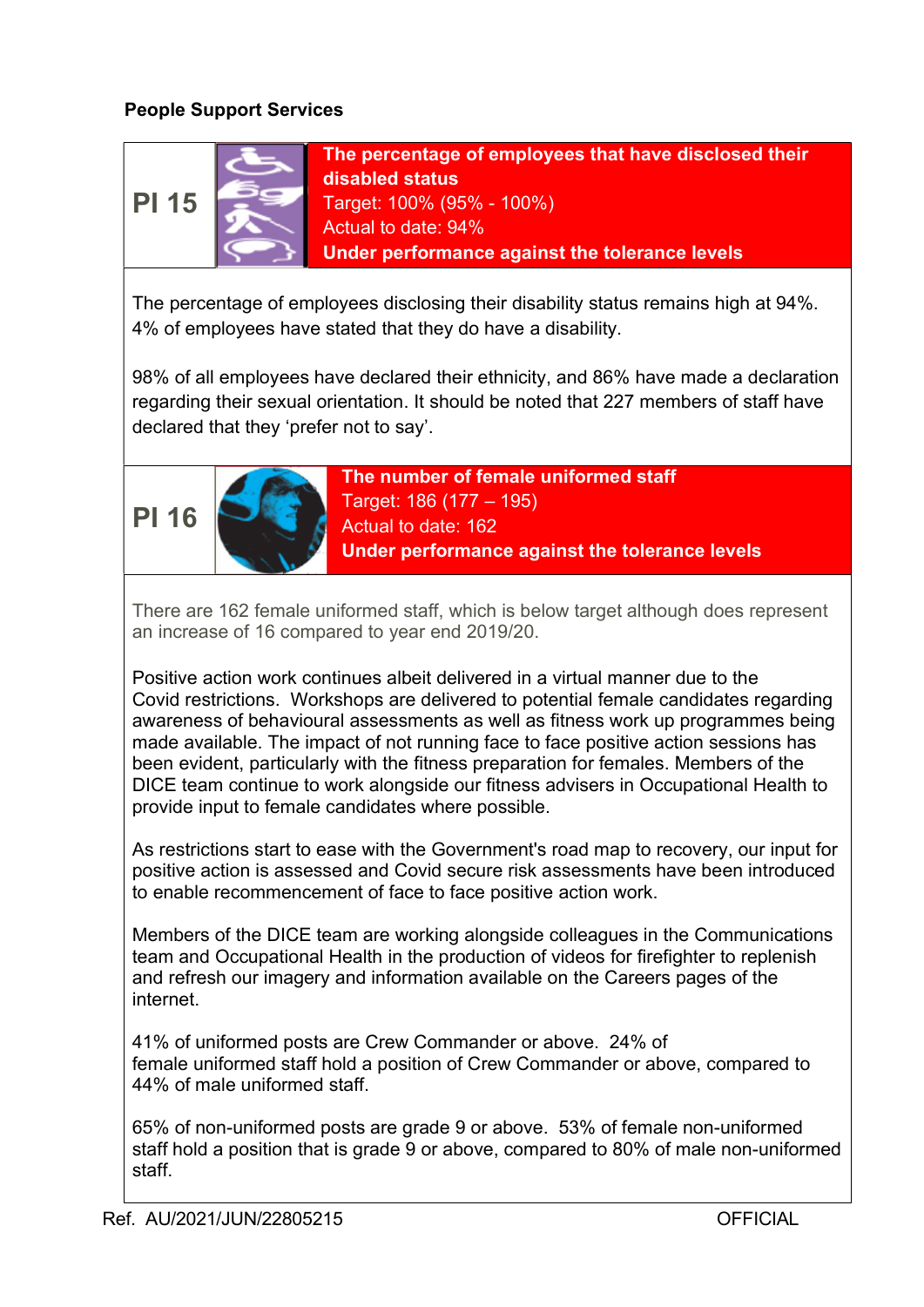The gender pay gap for the Service, as at the last snapshot date of 31st March 2020, was 9.8% which is a reduction from the gap reported the previous year of 11.3%.





The percentage of all staff from BAME communities Target: 13.7% (13.0% – 14.3%) Actual to date: 13.5% Performance is within the tolerance levels

The percentage of all staff from black, Asian and minority ethnic (BAME) communities is 13.5%, marginally below target although representing an increase compared to the percentage of 12.4% recorded year end 2019/20.

Recruitment of BAME firefighters continues to improve with the Service consistently seeing around a third of our new firefighters coming from BAME backgrounds.

Virtual sessions are conducted regularly for BAME candidates, providing information and awareness of the role of the firefighter and the Fire Service. It is envisaged that face to face positive action sessions, including taster sessions at local Fire Stations will recommence once social distancing restrictions are removed in line with the Government road map.

Members of the DICE team are working alongside colleagues in the Communications team and Occupational Health in the production of videos for firefighter to replenish and refresh our imagery and information available on the Careers pages of the internet.

41% of uniformed posts are Crew Manager or above. 24% of BAME staff hold a position of Crew Commander or above, compared to 44% of white staff.

65% of non-uniformed posts are grade 9 or above. 62% of BAME non-uniformed staff hold a position that is grade 9 or above, compared to 66% of white non-uniformed staff.





The percentage of uniformed staff from BAME communities Target: 12.7% (12.1% – 13.3%) Actual to date: 12.4% Performance is within the tolerance levels

12.4% of Uniformed staff are from black, Asian and minority ethnic (BAME) communities, which is marginally below the target and represents an increase compared to the percentage of 11.4% recorded year end 2019/20.

41% of uniformed posts are Crew Manager or above. 24% of BAME staff hold a position of Crew Commander or above, compared to 44% of white staff.

See PI17 for further information on recruitment year to date.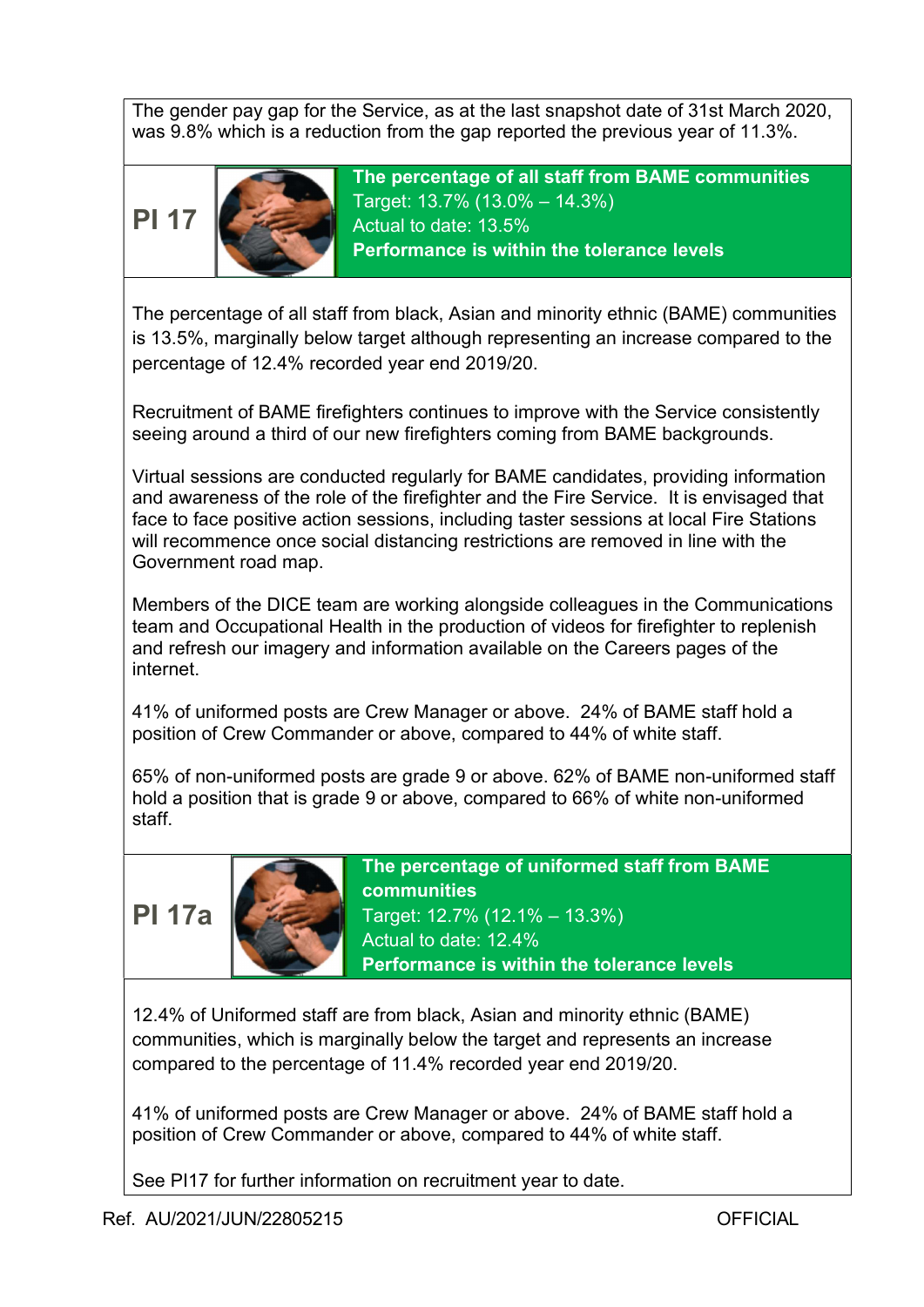

An average of 1.33 working days/shifts per person were lost due to sickness during quarter four, below the quarterly target of 1.86 and below the lower tolerance levels.

An average of 6.34 working days/shifts per person were lost due to sickness year to date, below the target of 7.4 days. A 21% reduction in sickness has been observed compared to the same period in 2019/20. When Covid sickness is included, the same amount of sickness was recorded for 2020/21 as per 2019/20.



An average of 1.45 working days/shifts per person were lost due to sickness during quarter four, below the quarterly target of 1.74 and below the lower tolerance level.

For the year 2020/21, Uniformed and Fire Control sickness reduced by 15%. However, when Covid sickness is included there was a 7% increase.



An average of 0.90 working days/shifts per person were lost due to sickness during quarter four, below the quarterly target of 2.30 and below the lower tolerance level.

For the year 2020/21 there was a 38% reduction in non-uniformed sickness. However, when Covid sickness is included there was a 21% reduction.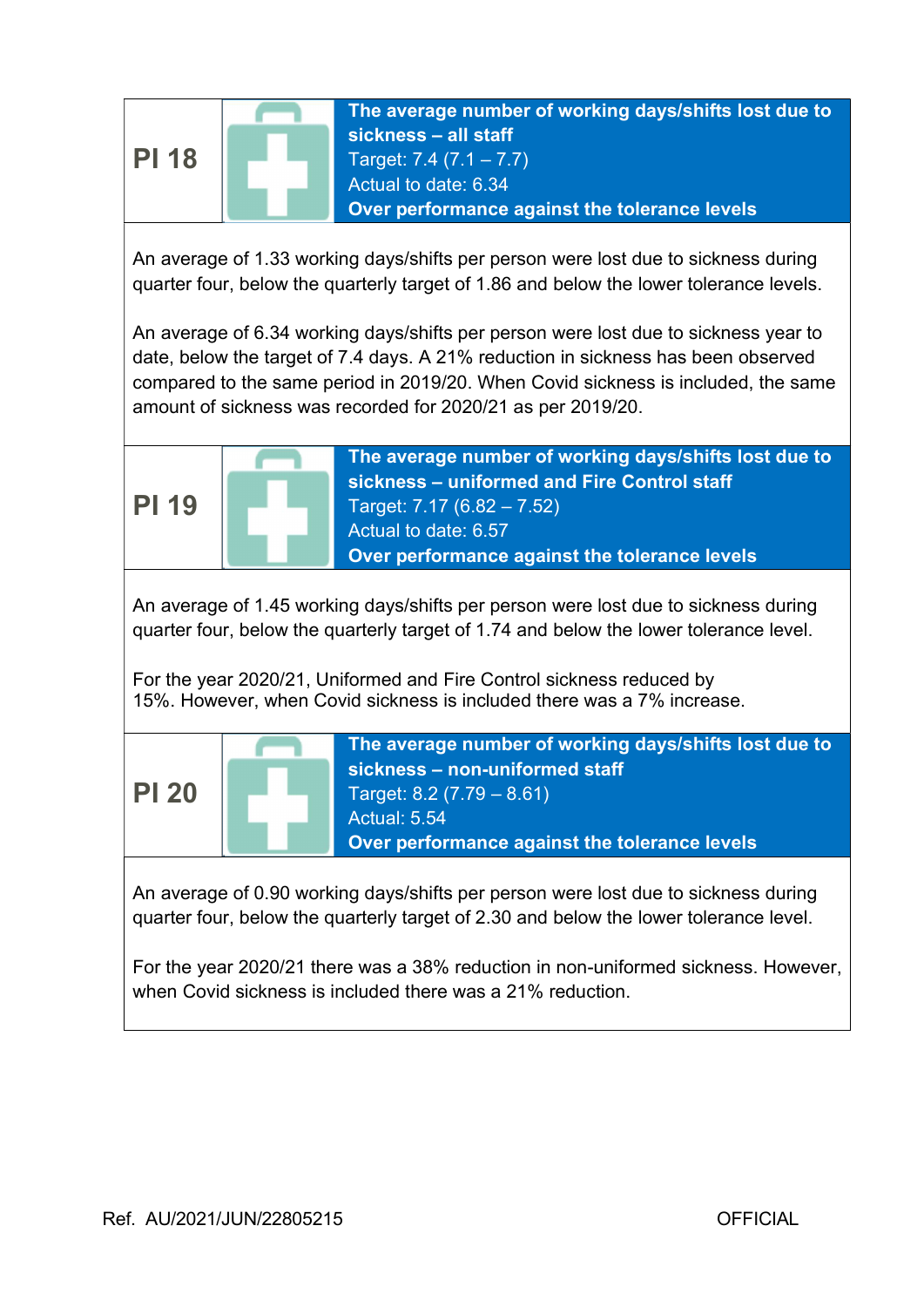### Health, Safety and Wellbeing, and Finance and Resources

PI 21



The total number of injuries Target YTD: 128 (122 – 140) Actual to date: 119 Over performance against the tolerance levels

There were 31 injury reports received for quarter four against a quarterly target of 32. 119 injury reports have been recorded year to date compared to a combined target of 128.

There has been a slight increase in injuries across the Service in Q4 compared to Q3, although the number recorded remains comparable to the number of injuries recorded in Q1 and Q2. When compared to the number recorded in 2019/20, it is worth noting that the number of injuries represents a significant decrease on the previous year (119 compared to 148). This may be, in part, due to changes in activity level (COVID).

The Health, Safety and Wellbeing Team continually monitor all injury reports and there now appears to be a trend occurring in relation to manual handling injuries. This has been identified and the Health, Safety and Wellbeing Team are working with an external consultant to scope out a project to combat this.

There were 6 noise reports, all of which were for the same incident (alarms sounding).



The total number of RIDDOR injuries Target YTD: 14 (13 – 15) Actual to date: 21 Under performance against the tolerance levels

There were four RIDDOR reports during Q4 and this is a reduction on Q3 (seven reports) and the 2019/20 Q4 (six reports).

There were 21 RIDDOR reports during 2020/21, above the target of 14 and above the upper tolerance level.

No significant trends have been identified with the command reporting the event or the activity being undertaken but it is worth highlighting that three involved handling equipment, premises, or people in some way.

There were reports for Black Country North (bicep tear, two injuries in two days with one aggravating the other, opening door and stone had stuck in the track, FREC training and carrying out Heimlich manoeuvre), Birmingham North (back strain, ladder training), Coventry and Solihull (removing Holmatro and assisting ambulance crews